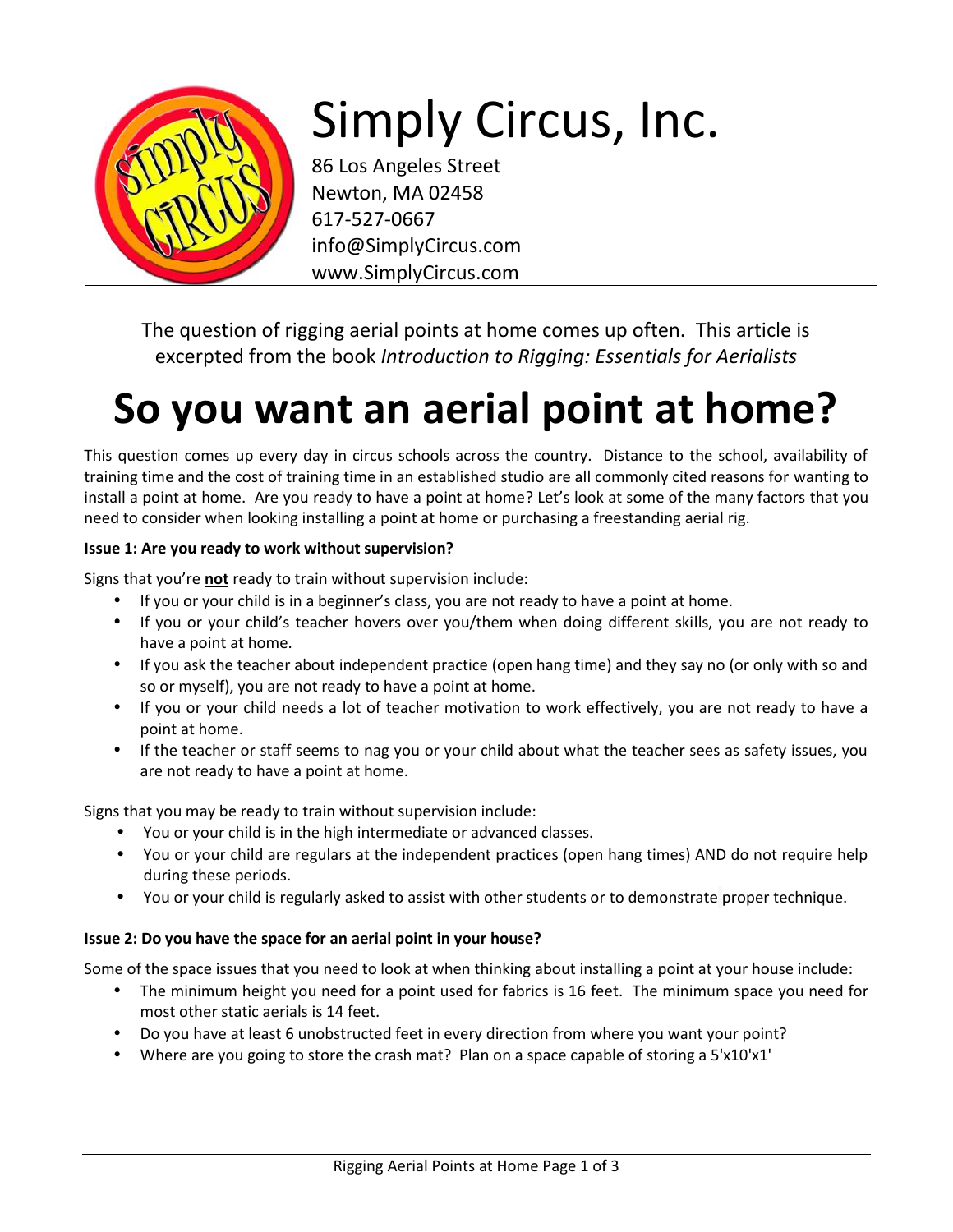#### **Issue 3: Building Structure**

Does your home have the strength for an aerial point? Aerial arts can generate high shock loads, even on relatively small skills. You also need to think about protecting the rest of your house from the forces involved. When installing an aerial point, you want to use the following specifications:

### *Aerial points should be rated for a 2,000lbs WLL @ 4:1 DF for a single point, exclusive of other loads in the support path*

It is not acceptable to count this as part of the existing live load, nor is it acceptable to use snow load capacity for it.

In any home built using 2x4 construction, this generally means a major construction project. Plan at LEAST \$15,000 to get the point up and running in the typical modern 2x4 construction residence.

#### **Issue 4: Zoning**

In many areas, the addition of an aerial point may have zoning implications. In many areas, any aerial point is considered to be a commercial usage of the property. Other zoning issues with aerial points can also arise. Before spending the kind of money involved in properly constructing an aerial point you should check with your local zoning board to make sure this is an acceptable use of the property.

#### **Issue 5: Insurance**

Having an aerial point in your house adds a LOT of insurance implications. Make sure you are prepared and ready for them.

- Homeowners insurance typically does NOT cover aerial arts. As a rule of thumb, if your policy prohibits trampolines (and most do), they will not cover aerial arts.
- In many places, your homeowners insurance can be CANCELED for having an aerial point. Homeowners need to be aware that this can cause a mortgage to go into default.
- If you rent, having an aerial point can cause a property owners insurance policy to be CANCELED. This can lead to eviction and other legal action from the property owner.
- If you have renters insurance, having an aerial point can cause your renters insurance to be CANCELED.

Some things you can do to help deal with the insurance issues include:

- Adding the aerial point to your home policy. Some homeowners' insurance companies will allow you to add an aerial point to your homeowners' policy. This will often add \$500 - \$1000 a year to your policy, but be aware that they generally limit it to being used by the residents of the house ONLY.
- Getting a separate liability policy for it. If you have a policy that specifically covers your aerial point, you can then notify your homeowners' insurance of this, and they can exclude it from that policy.

#### **Issue 6: Liability**

For most people, the liability of an aerial point for the residents of a dwelling is fairly manageable. However you need to think through the liability issues of non-residents using a home aerial point. Some questions to think about include:

- If a guest gets hurt, who is going to pay for the injury?
- What if your guest doesn't have medical insurance and gets hurt?
- What if your guest loses work because of an injury sustained on your home rig?
- What if your rigging fails while being used by a guest?
- What if your rigging point is used by an uninvited guest?